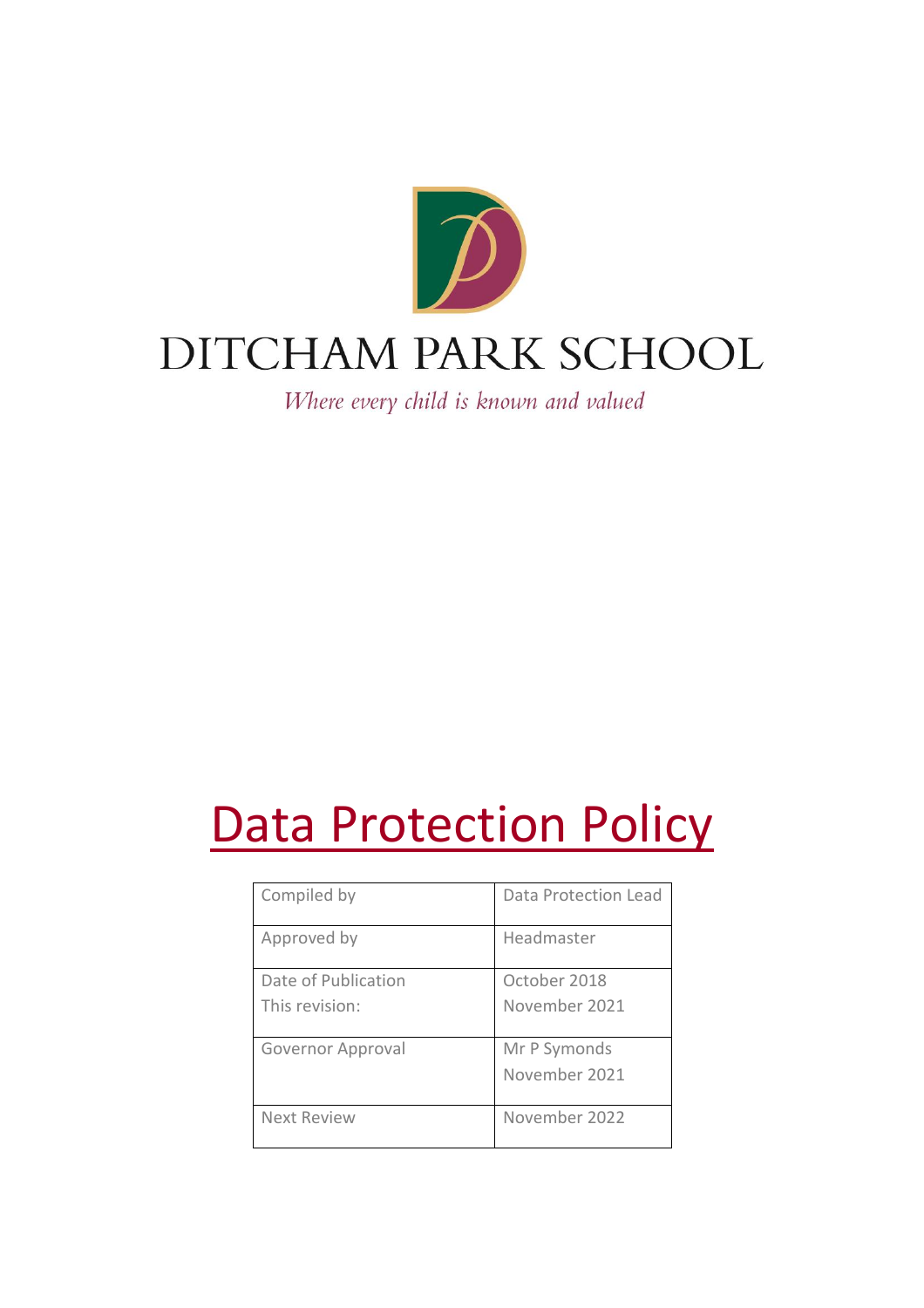

# **1. Background**

Data protection is an important legal compliance issue for Ditcham Park School. During the course of the School's activities it collects, stores and processes personal data (sometimes sensitive in nature) about staff, pupils, their parents, its contractors and other third parties (in a manner more fully detailed in the School's Privacy Notice). The School, as "data controller", is liable for the actions of its staff and governors in how they handle data. It is therefore an area where all staff have a part to play in ensuring we comply with and are mindful of our legal obligations, whether that personal data is sensitive or routine. The School policy on data protection reflects the ICO's code of [practice](https://ico.org.uk/media/for-organisations/documents/1542/cctv-code-of-practice.pdf) for the use of surveillance cameras (CCTV) and personal information.

*\_\_\_\_\_\_\_\_\_\_\_\_\_\_\_\_\_\_\_\_\_\_\_\_\_\_\_\_\_\_\_\_\_\_\_\_\_\_\_\_\_\_\_\_\_\_\_\_\_\_\_\_\_\_\_\_\_\_\_\_\_\_\_\_*

**\_\_\_\_\_\_\_\_\_\_\_\_\_\_\_\_\_\_\_\_\_\_\_\_\_\_\_\_\_\_\_\_\_\_\_\_\_\_\_\_\_\_\_\_\_\_\_\_\_\_\_\_\_\_\_\_\_\_**

UK data protection law consists primarily of the UK version of the General Data [Protection Regulation \(the](https://www.legislation.gov.uk/uksi/2020/1586/made) **GDPR**) and the [Data Protection Act 2018 \(DPA 2018\).](https://www.legislation.gov.uk/ukpga/2018/12/contents/enacted) The DPA 2018 includes specific provisions of relevance to independent schools: in particular, in the context of our safeguarding obligations, and regarding the right of access to personal data.

Data protection law has in recent years strengthened the rights of individuals and placed tougher compliance obligations on organisations including schools that handle personal information. [The Information Commissioner's Office \(](https://ico.org.uk/for-organisations/guide-to-data-protection/guide-to-the-general-data-protection-regulation-gdpr/)**ICO**) is responsible for enforcing data protection law and will typically look into individuals' complaints routinely and without cost and has various powers to take action for breaches of the law.

# **2. Definitions**

Key data protection terms used in this data protection policy are:

- **Data controller** a person or body that determines the purpose and means of the processing of personal data and who is legally responsible for how it is used. For example, the School (including its governors) is a controller. An independent contractor who makes their own such decisions is also, separately, likely to be a data controller.
- **Data processor** an organisation that processes personal data on behalf of a data controller, for example a payroll provider or IT provider or other supplier of services with whom personal data may be shared but who is not authorised to make any decisions about how it is used.
- **Data subject** the identified or identifiable individual whose personal data is held or processed.
- **Personal data breach**  a breach of security leading to the accidental or unlawful destruction, loss, alteration, unauthorised disclosure of, or access to, personal data.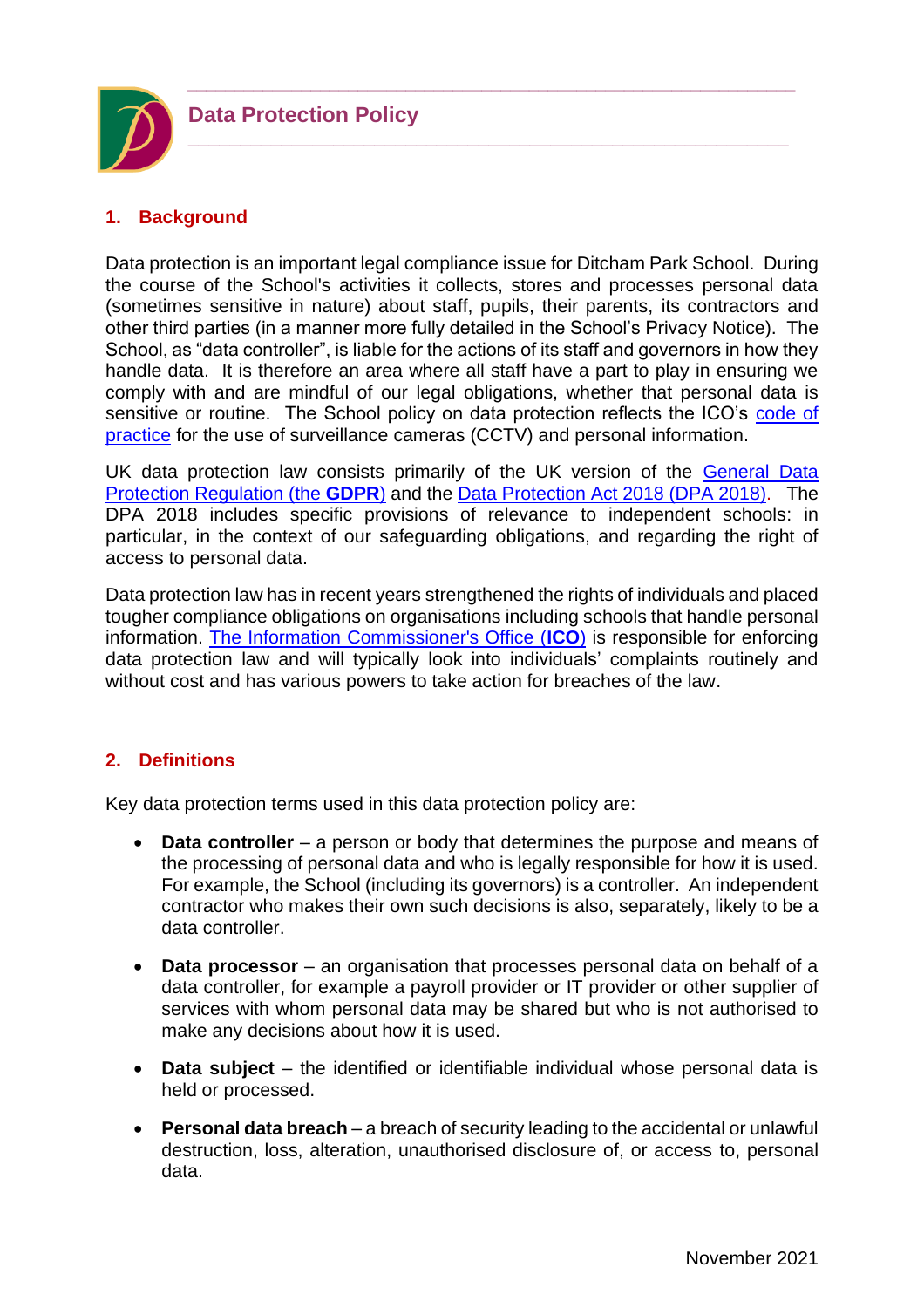

**Data Protection Policy**

• **Personal information (or "personal data"):** any information relating to a living individual (a data subject) by which that individual may be identified by the controller. That is not simply a name but any form of identifier, digital or contextual, including unique ID numbers, initials, job titles or nicknames.

*\_\_\_\_\_\_\_\_\_\_\_\_\_\_\_\_\_\_\_\_\_\_\_\_\_\_\_\_\_\_\_\_\_\_\_\_\_\_\_\_\_\_\_\_\_\_\_\_\_\_\_\_\_\_\_\_\_\_\_\_\_\_\_\_*

**\_\_\_\_\_\_\_\_\_\_\_\_\_\_\_\_\_\_\_\_\_\_\_\_\_\_\_\_\_\_\_\_\_\_\_\_\_\_\_\_\_\_\_\_\_\_\_\_\_\_\_\_\_\_\_\_\_\_**

Note that personal information will be created almost constantly in the ordinary course of work duties (such as in emails, notes of calls, and minutes of meetings). The definition includes expressions of opinion about the individual or any indication of the School's, or any person's, intentions towards that individual.

- **Processing**  virtually anything done with personal information, including obtaining or collecting it, structuring it, analysing it, storing it, sharing it internally or with third parties (including making it available to be viewed electronically or otherwise), altering it or deleting it. Processing can be automated or manual.
- **Special categories of personal data**  data relating to racial or ethnic origin, political opinions, religious or philosophical beliefs, trade union membership, health and medical conditions, sex life or sexual orientation, genetic or biometric data used to identify an individual. There are also separate rules for the processing of personal data relating to criminal convictions and offences.

# **3. Application of this policy**

This policy sets out the School's expectations and procedures with respect to processing any personal data we collect from data subjects (e.g. including parents, pupils, employees, contractors and third parties).

Those who handle personal data as employees, or as governors, of the School are obliged to comply with this policy when doing so. For employees, breaches of this policy may result in disciplinary action. Accidental breaches of the law or this policy in handling personal data will happen from time to time, for example by human error, and will not always be treated as a disciplinary issue. However, failure to report breaches that pose significant risks to the School or individuals will be considered a serious matter.

In addition, this policy represents the standard of compliance expected of those who handle the School's personal data as contractors, whether they are acting as "data processors" on the School's behalf (in which case they will be subject to binding contractual terms) or as data controllers responsible for handling such personal data in their own right.

Where the School shares personal data with third party data controllers – which may range from other schools, to parents, to appropriate authorities, to casual workers and volunteers – each party will need a lawful basis to process that personal data, and will be expected to do so lawfully and with due regard to security and confidentiality, as set out in this policy.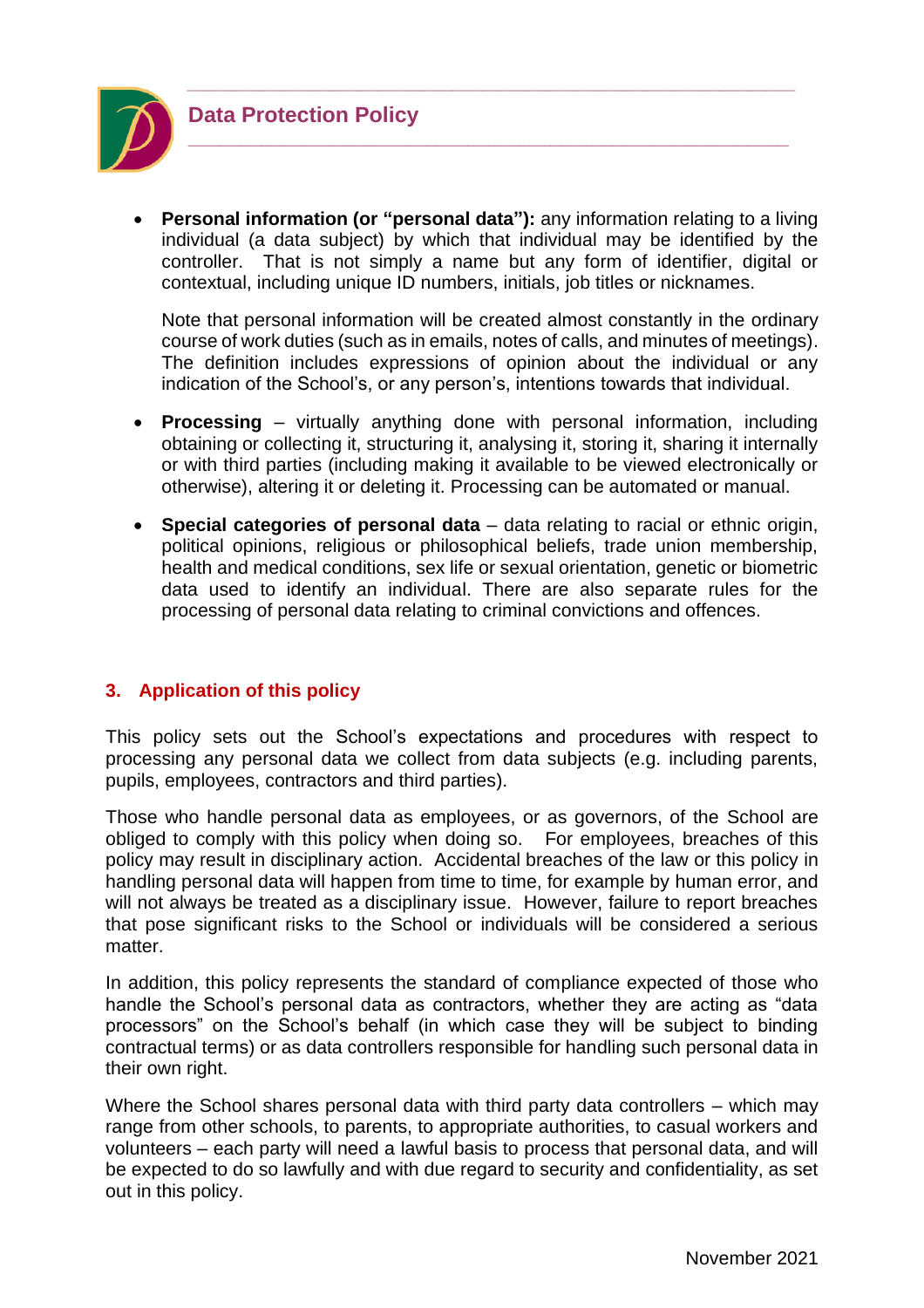

If you are a volunteer or contractor, you will be a data controller in your own right, but the same legal regime and best practice standards set out in this policy will apply to you by law.

*\_\_\_\_\_\_\_\_\_\_\_\_\_\_\_\_\_\_\_\_\_\_\_\_\_\_\_\_\_\_\_\_\_\_\_\_\_\_\_\_\_\_\_\_\_\_\_\_\_\_\_\_\_\_\_\_\_\_\_\_\_\_\_\_*

**\_\_\_\_\_\_\_\_\_\_\_\_\_\_\_\_\_\_\_\_\_\_\_\_\_\_\_\_\_\_\_\_\_\_\_\_\_\_\_\_\_\_\_\_\_\_\_\_\_\_\_\_\_\_\_\_\_\_**

The School is registered with the ICO and has paid its data protection fee to the ICO as legally required.

# **4. Roles and Responsibilities**

This policy applies to **all** staff employed by the School, and to external organisations or individuals working on our behalf. Staff who do not comply with this policy may face disciplinary action.

- **The Governing Board** the governing board has overall responsibility for ensuring that the School complies with all relevant data protection obligations. All governors share equally in this responsibility and have appointed Mr Peter Symonds to act as "link" Governor for Data Protection during the academic year from September 2021. The Governor for Data Protection reports to the Governing Board as an agenda item for each termly Council meeting of the full Governing Board.
- **The Bursar** the School has appointed The Bursar as Data Protection Lead who will endeavour to ensure that all personal data is processed in compliance with this Policy and the principles of applicable data protection legislation. Any questions about the operation of this policy or any concerns that the policy has not been followed should be referred in the first instance to the Data Protection Lead. In the absence of the Data Protection Lead, all matters should be referred to The Head of IT who acts as Deputy Data Protection Lead. The Data Protection Lead can be contacted by email **bursar@ditchampark.com** or by telephone via the School Office 01730 825659.
- **The Headmaster**  the Headmaster acts as the representative of the data controller on a day-to-day basis.
- **All Staff – Headline Responsibilities:**
	- **Record-keeping**
		- o It is important that personal data held by the School is accurate, fair and adequate. Staff are required to inform the School if they believe that *any* personal data is inaccurate or untrue or if they are dissatisfied with how it is recorded. This applies to how staff record their own data, and the personal data of others – in particular colleagues, pupils and their parents – in a way that is professional and appropriate.
		- o Staff should be aware of the rights set out below, whereby any individuals about whom they record information on School business (notably in emails and notes) digitally or in hard copy files may have the right to see that information. This absolutely must not discourage staff from recording necessary and sometimes difficult records of incidents or conversations involving colleagues or pupils, in accordance with the School's other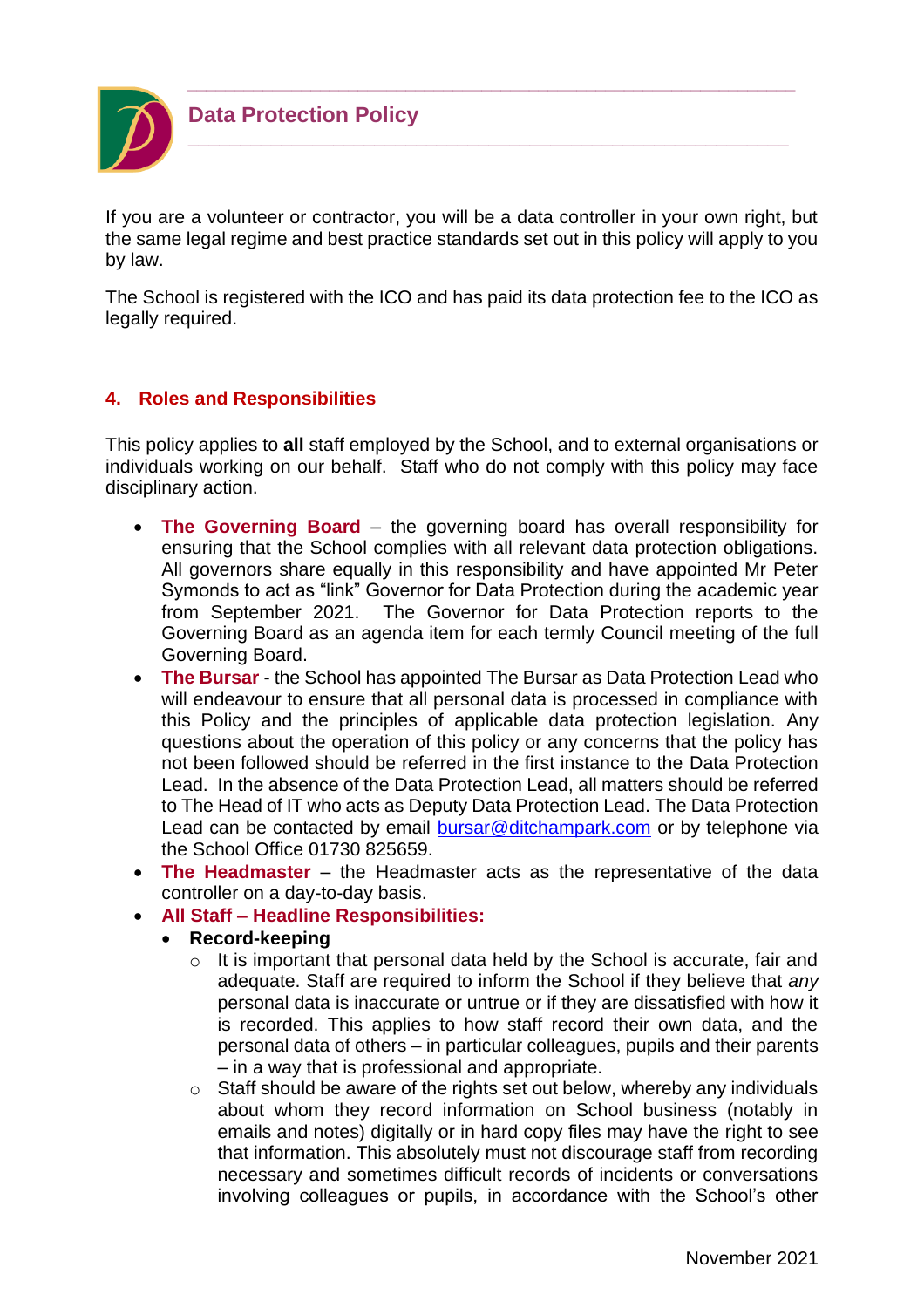

policies, and grounds may sometimes exist to withhold these from such requests. However, the starting position is to **record every document or email in a form they would be prepared to stand by should the person about whom it was recorded ask to see it.**

*\_\_\_\_\_\_\_\_\_\_\_\_\_\_\_\_\_\_\_\_\_\_\_\_\_\_\_\_\_\_\_\_\_\_\_\_\_\_\_\_\_\_\_\_\_\_\_\_\_\_\_\_\_\_\_\_\_\_\_\_\_\_\_\_*

**\_\_\_\_\_\_\_\_\_\_\_\_\_\_\_\_\_\_\_\_\_\_\_\_\_\_\_\_\_\_\_\_\_\_\_\_\_\_\_\_\_\_\_\_\_\_\_\_\_\_\_\_\_\_\_\_\_\_**

# • **Data handling**

- o All staff have a responsibility to handle the personal data which they come into contact with fairly, lawfully, responsibly and securely and in accordance with the DPS Staff Handbook and all relevant School policies and procedures (to the extent applicable to them). In particular, there are data protection implications across a number of areas of the School's wider responsibilities such as safeguarding and IT security, so all staff should read and comply with the following policies:
	- Child Protection and Safeguarding Policy
	- Staff Code of Conduct for Handling Personal Data
	- Home Working Policy
	- Acceptable Computer Use Policy

Responsible processing also extends to the creation and generation of new personal data / records, as above, which should always be done fairly, lawfully, responsibly and securely.

#### • **Avoiding, mitigating and reporting data breaches**

- o One of the key obligations contained in the GDPR is on reporting personal data breaches. Data controllers must report certain types of personal data breach (those which risk an impact to individuals) to the ICO within 72 hours.
- $\circ$  In addition, data controllers must notify individuals affected if the breach is likely to result in a "high risk" to their rights and freedoms. In any event, the School must keep a record of any personal data breaches, regardless of whether we need to notify the ICO. If staff become aware of a personal data breach you must notify The Bursar as Data Protection Lead. If staff are in any doubt as to whether to report something internally, it is always best to do so. A personal data breach may be serious, or it may be minor, and it may involve fault or not, but the School always needs to know about them to make a decision.
- o As stated above, the School may not need to treat the incident itself as a disciplinary matter – but a failure to report could result in significant exposure for the School, and for those affected, and could be a serious disciplinary matter whether under this policy or the applicable staff member's contract.
- **Care and data security**
	- o More generally, we require all School staff (and expect all our contractors) to remain mindful of the data protection principles (see section 3 above) and to use their best efforts to comply with those principles whenever they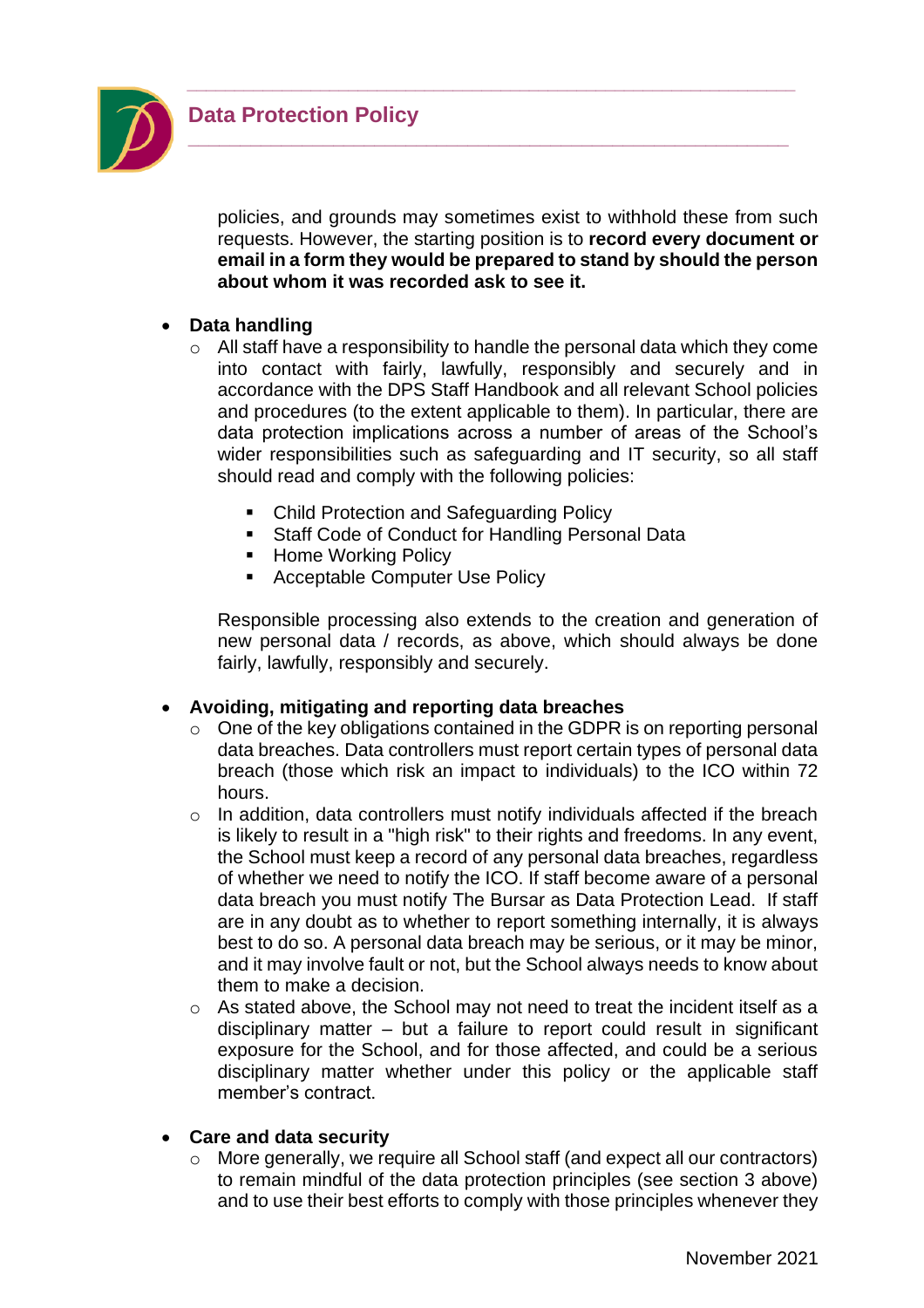



process personal information. Data security is not simply an online or digital issue but one that effects daily processes: filing and sending correspondence, notably hard copy documents. Data handlers should always consider what the most assured and secure means of delivery is, and what the consequences would be of loss or unauthorised access.

*\_\_\_\_\_\_\_\_\_\_\_\_\_\_\_\_\_\_\_\_\_\_\_\_\_\_\_\_\_\_\_\_\_\_\_\_\_\_\_\_\_\_\_\_\_\_\_\_\_\_\_\_\_\_\_\_\_\_\_\_\_\_\_\_*

**\_\_\_\_\_\_\_\_\_\_\_\_\_\_\_\_\_\_\_\_\_\_\_\_\_\_\_\_\_\_\_\_\_\_\_\_\_\_\_\_\_\_\_\_\_\_\_\_\_\_\_\_\_\_\_\_\_\_**

o We expect all those with management / leadership responsibilities to be particular champions of these principles and to oversee the swift reporting of any concerns about how personal information is used by the School to The Bursar as the Data Protection Lead, and to identity the need for (and implement) regular staff training. Staff must attend, or undertake, any training we require them to.

# **5. Data Protection Principles**

The UK GDPR sets out six principles relating to the processing of personal data which must be adhered to by data controllers (and data processors). These require that personal data must be:

- 1. Processed **lawfully, fairly** and in a **transparent** manner;
- 2. Collected for **specific and explicit purposes** and only for the purposes it was collected for;
- 3. **Relevant** and **limited** to what is necessary for the purposes it is processed;
- 4. **Accurate** and kept **up to date**;
- 5. **Kept for no longer than is necessary** for the purposes for which it is processed; and
- 6. Processed in a manner that ensures **appropriate security** of the personal data.

The GDPR's broader 'accountability' principle also requires that the School not only processes personal data in a fair and legal manner but that we are also able to *demonstrate* that our processing is lawful. This involves, among other things:

- keeping records of our data processing activities, including by way of logs and policies;
- documenting significant decisions and assessments about how we use personal data (including via formal risk assessment documents called Data Protection Impact Assessments); and
- generally having an 'audit trail' vis-à-vis data protection and privacy matters, including for example when and how our Privacy Notice(s) were updated; when staff training was undertaken; how and when data protection consents were collected from individuals; how personal data breaches were dealt with, whether or not reported (and to whom) etc.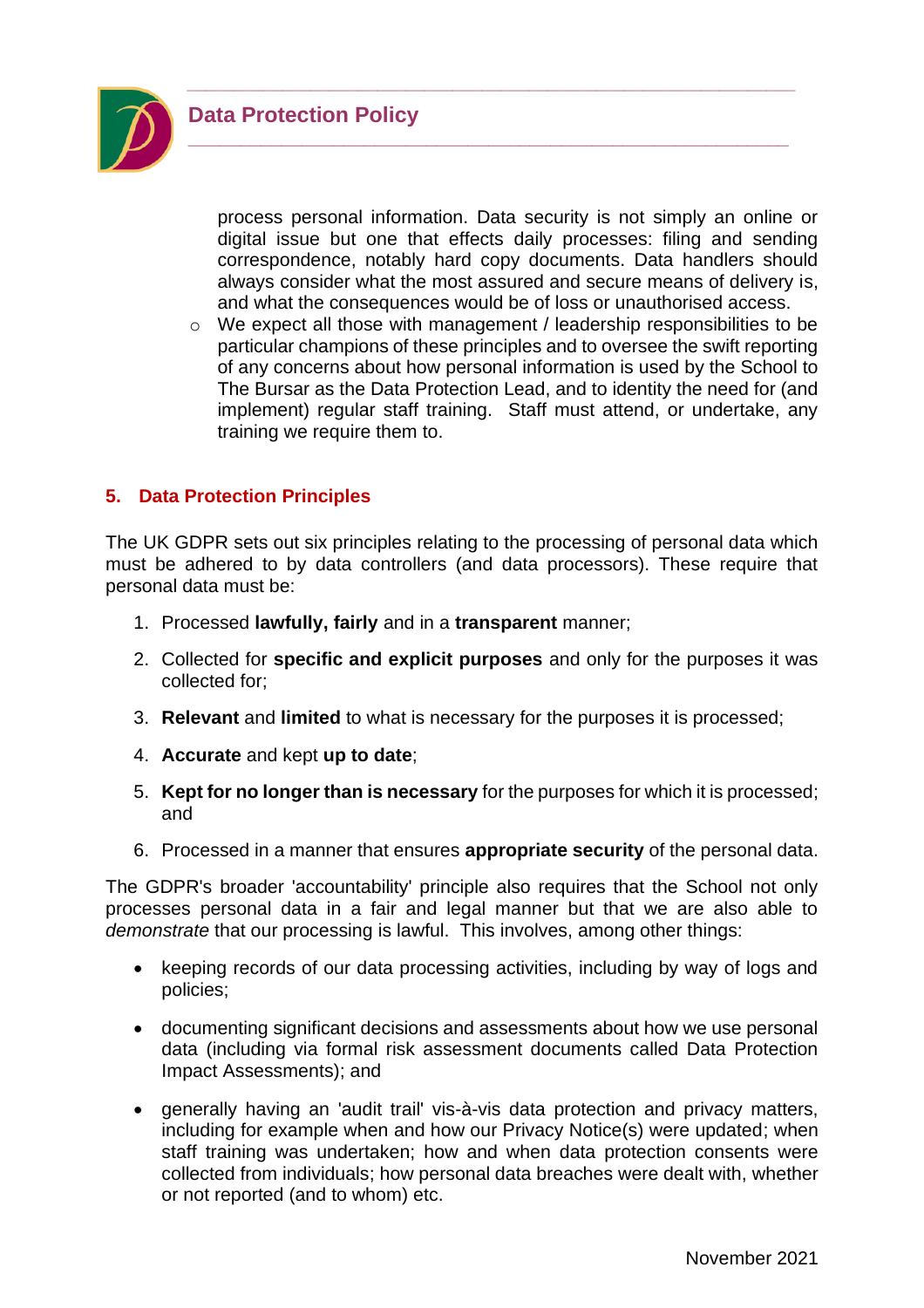

# **6. Lawful grounds for data processing**

Under the GDPR there are several different lawful grounds for processing personal data. One of these is consent. However, given the relatively high bar of what constitutes consent under GDPR (and the fact that it can be withdrawn by the data subject) it is generally considered preferable to rely on another lawful ground where possible.

*\_\_\_\_\_\_\_\_\_\_\_\_\_\_\_\_\_\_\_\_\_\_\_\_\_\_\_\_\_\_\_\_\_\_\_\_\_\_\_\_\_\_\_\_\_\_\_\_\_\_\_\_\_\_\_\_\_\_\_\_\_\_\_\_*

**\_\_\_\_\_\_\_\_\_\_\_\_\_\_\_\_\_\_\_\_\_\_\_\_\_\_\_\_\_\_\_\_\_\_\_\_\_\_\_\_\_\_\_\_\_\_\_\_\_\_\_\_\_\_\_\_\_\_**

One of these alternative grounds is 'legitimate interests', which is the most flexible basis for processing. However, it does require transparency and a balancing assessment between the rights of the individual and the interests of the School. It can be challenged by data subjects and means the School is taking on extra responsibility for considering and protecting people's rights and interests. The School's legitimate interests are set out in its Privacy Policy, as GDPR requires.

Other lawful grounds include:

- compliance with a legal obligation, including in connection with employment, engagement of services and diversity;
- contractual necessity, e.g. to perform a contract with staff or parents, or the engagement of contractors;
- a narrower set of grounds for processing special categories of personal data (such as health information), which includes explicit consent, emergencies, and specific public interest grounds.

# **7. Rights of Individuals**

In addition to the School's responsibilities when processing personal data, individuals have certain specific rights, perhaps most significantly that of access to their personal data held by a data controller (i.e. the School). This is known as the 'subject access right' (or the right to make 'subject access requests'). Such a request must be dealt with promptly and does not need any formality, nor to refer to the correct legislation. If you become aware of a subject access request (or indeed any communication from an individual about their personal data), you must advise The Headmaster and The Bursar, (acting as the Data Protection Lead), as soon as possible.

Individuals also have legal rights to:

- require us to correct the personal data we hold about them if it is inaccurate;
- request that we erase their personal data (in certain circumstances);
- request that we restrict our data processing activities (in certain circumstances);
- receive from us the personal data we hold about them for the purpose of transmitting it in a commonly used format to another data controller;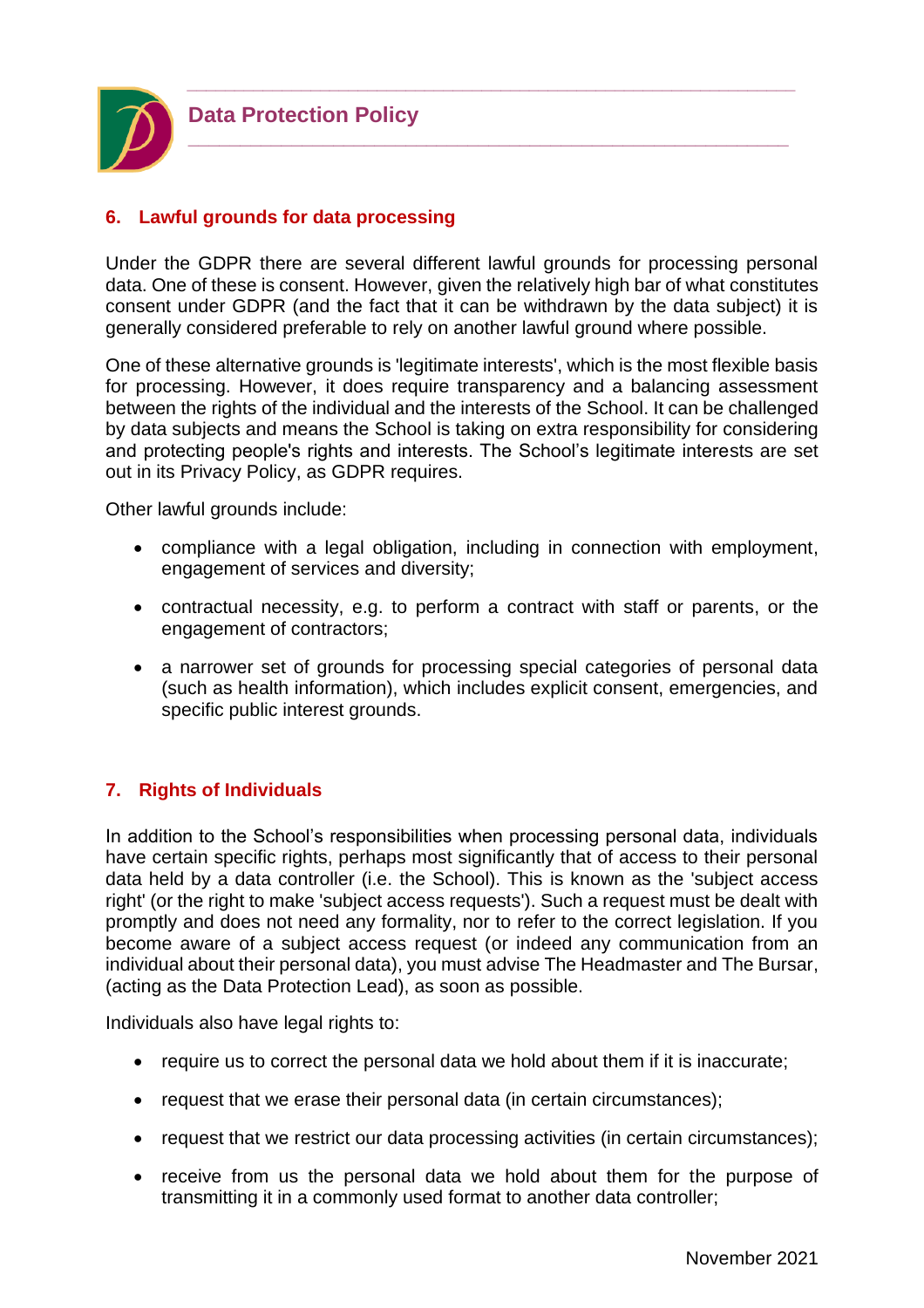

• object, on grounds relating to their particular situation, to any of our particular processing activities where the individual feels this has a disproportionate impact on them;

*\_\_\_\_\_\_\_\_\_\_\_\_\_\_\_\_\_\_\_\_\_\_\_\_\_\_\_\_\_\_\_\_\_\_\_\_\_\_\_\_\_\_\_\_\_\_\_\_\_\_\_\_\_\_\_\_\_\_\_\_\_\_\_\_*

**\_\_\_\_\_\_\_\_\_\_\_\_\_\_\_\_\_\_\_\_\_\_\_\_\_\_\_\_\_\_\_\_\_\_\_\_\_\_\_\_\_\_\_\_\_\_\_\_\_\_\_\_\_\_\_\_\_\_**

None of the above rights for individuals are unqualified and exceptions may well apply. However, certain rights are absolute and must be respected, specifically the right to:

- object to automated individual decision-making, including profiling (ie: where a significant decision is made about the individual without human intervention);
- object to direct marketing; and
- withdraw one's consent where we are relying on it for processing their personal data (without affecting the lawfulness of processing carried out prior to that point in reliance on consent, or of any processing carried out on some other legal basis other than consent).

In any event, however, if you receive a request from an individual who is purporting to exercise one or more of their data protection rights, you must inform The Headmaster and The Bursar (acting as Data Protection Lead), as soon as possible.

# **8. CCTV, Photographs and Videos**

- The School uses CCTV in various locations around the School site to ensure it remains safe. We will adhere to the ICO's code of practice for the use of CCTV. We do not need to ask individuals' permission to use CCTV, but we make it clear where individuals are being records. Security cameras are clearly visible and accompanied by prominent signs explaining that CCTV is in use. Any enquiries about the CCTV system should be directed to The Bursar by email [bursar@ditchampark.com](mailto:bursar@ditchampark.com) or by telephone via the School Office 01730 825659.
- As part of our School activities we may take photographs and record images of individuals within our School. We will obtain annual written confirmation from parents/guardians for photographs and videos to be taken of their child for communication, marketing, and promotional materials. We will clearly explain how the materials will be used.

Any photographs and videos taken by parents/guardians at School events for their own personal use are not covered by data protection legislation. However we ask that photos or videos with other pupils are not shared publicly on social media for safeguarding reasons, unless all relevant parents/guardians have agreed to this.

Where the School takes photographs or videos uses may include:

- o Within School on notice boards and in school newsletters, brochures etc.
- o Outside of School by external agencies such as the School photographer, newspapers or campaigns.
- o Online on our School website or social media pages.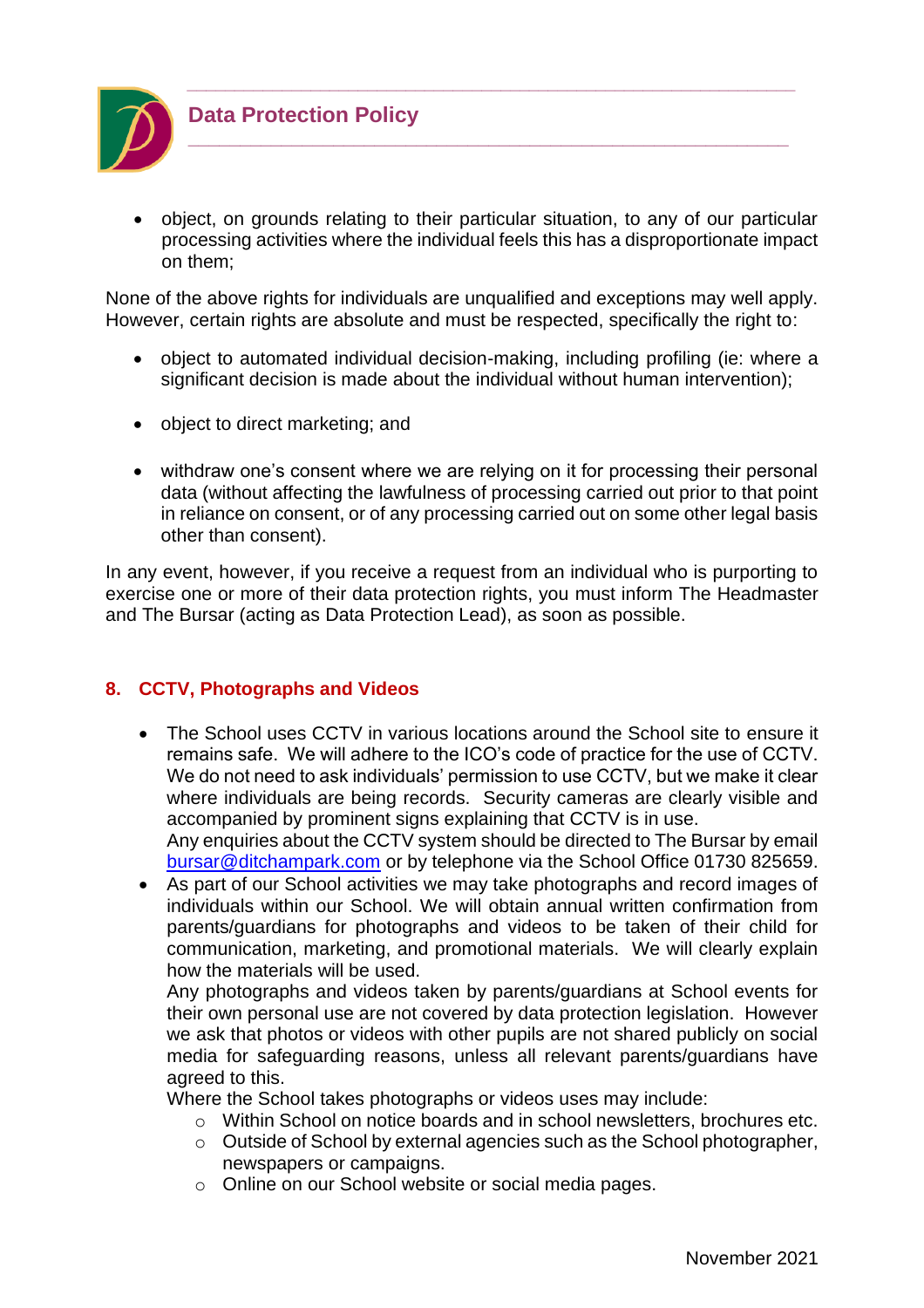

Consent can be refused or withdrawn at any time. If consent is withdrawn, we will delete the photograph or video and not distribute it further.

*\_\_\_\_\_\_\_\_\_\_\_\_\_\_\_\_\_\_\_\_\_\_\_\_\_\_\_\_\_\_\_\_\_\_\_\_\_\_\_\_\_\_\_\_\_\_\_\_\_\_\_\_\_\_\_\_\_\_\_\_\_\_\_\_*

**\_\_\_\_\_\_\_\_\_\_\_\_\_\_\_\_\_\_\_\_\_\_\_\_\_\_\_\_\_\_\_\_\_\_\_\_\_\_\_\_\_\_\_\_\_\_\_\_\_\_\_\_\_\_\_\_\_\_**

When using photographs and videos in this way we will not accompany them with any other personal information about the child, to ensure they cannot be identified.

# **9. Data Security: online, digital and printed**

The School must ensure that appropriate security measures are taken against unlawful or unauthorised processing of personal data, and against the accidental loss of, or damage to, personal data.

- As such, all members of staff are required not to remove any personal data from School premises, whether in paper or electronic form and wherever stored, unless absolutely necessary (and in this circumstance, commensurate with the professional role undertaken by that member of staff) and not without the prior consent of the Headmaster or Bursar.
- No member of staff should provide personal data of pupils or parents to third parties, including a volunteer or contractor, unless there is a lawful reason to do so.
- Where a worker is permitted to take data offsite on memory sticks or personal devices it will need to be encrypted.
- Use of personal email accounts or unencrypted personal devices by governors or staff for official School business is not permitted, unless prior written consent is sought and received from the Headmaster or Bursar.
- All members of staff are expected to ensure that any hard copy documents or encrypted removable media devices which contain personal data are never left unattended and should be locked away if unsupervised.

# **10. Disposal of Records**

Personal data that is not longer needed will be disposed of securely. Personal data that has become inaccurate or out of date will also be disposed of securely, where we cannot or do not need to rectify or update it.

For example, we will shred or incinerate paper-based records, and overwrite or delete electronic files. We may also use a third party to safely dispose of records on the School's behalf. If we do so, we will require the third party to provide sufficient guarantees that it complies with data protection law.